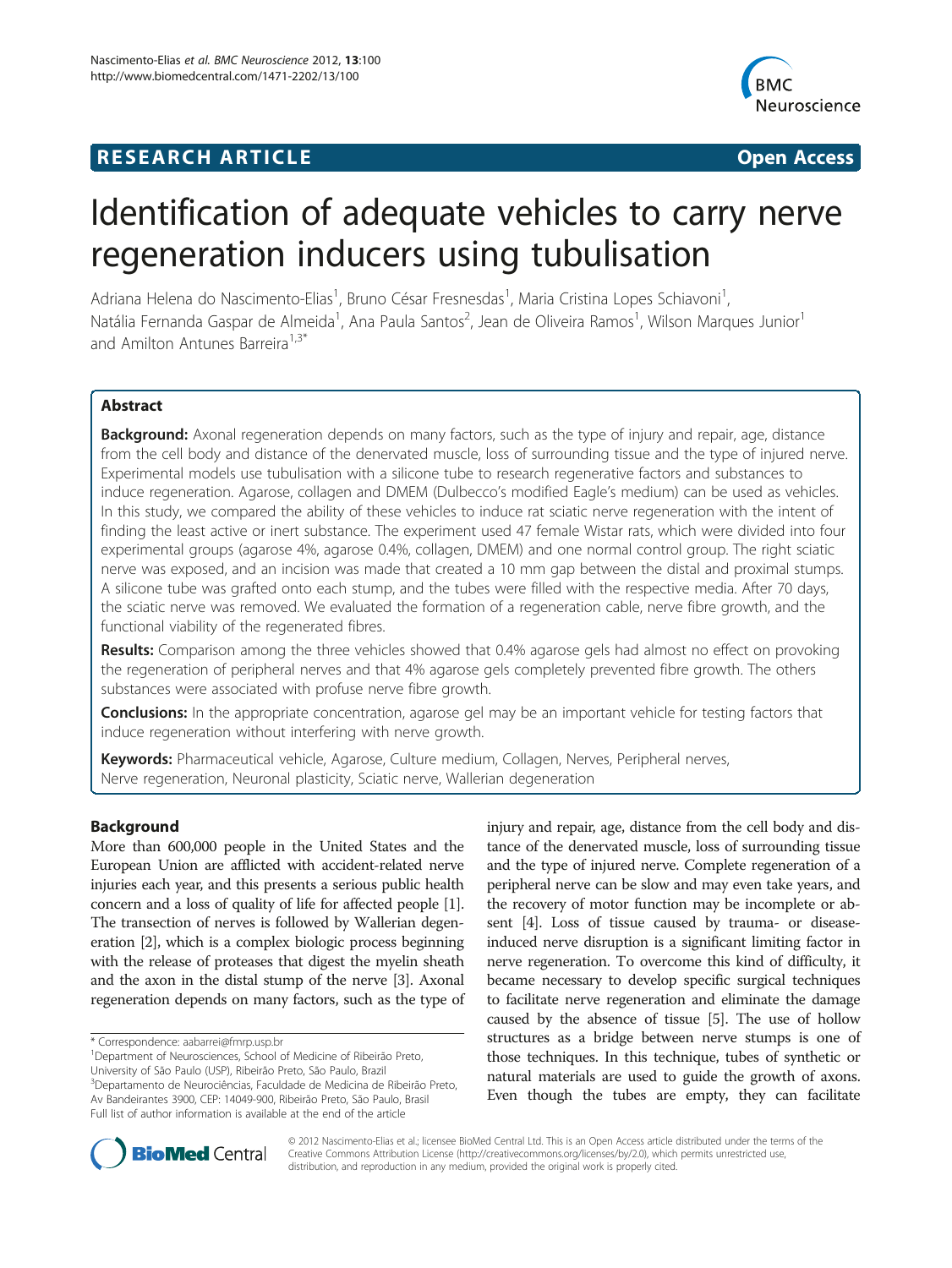<span id="page-1-0"></span>recovery when the gap is of sufficient length because neurotrophic factors produced by the proximal stump can accumulate in the interior of the tubes [\[6\]](#page-7-0). Tubulisation with a silicone chamber is used in experimental models for research on regenerative factors because the silicone provides an isolated and inert environment that impairs the entry and exit of large molecules and is not itself absorbed. For some, these features make silicone chambers ideal for the study of the effect of different substances on nerve regeneration [\[7](#page-7-0)]. The tubes can also be filled with different substances that can stimulate regeneration such as neurotrophic factors [[8\]](#page-7-0), proteins that promote the synthesis of DNA, stem cells [\[9\]](#page-7-0), and Schwann cells [\[10\]](#page-7-0). However, regeneration-inducing substances require the use of vehicles. Agarose is one substance that can be used as vehicle. It is a natural polysaccharide that is derived from red algae, and it is composed of subunits of galactose. When dissolved in hot water, agarose acquires a gelatinous consistency and forms a hydrogel [\[11,12\]](#page-7-0). Collagen can also be used as a vehicle or as a luminal additive, and it is widely used in studies of nerve regeneration – it is even used in the production of absorbable tubes – with varying degrees of success [[13,14\]](#page-7-0). DMEM (Dulbecco's modified Eagle's medium) has been used as a culture medium for stem cells and has therefore also been used as a vehicle in nerve regeneration studies using stem cells. To check the usefulness of DMEM in the induction of regeneration, it is important [\[15\]](#page-7-0) to keep in mind the potential ways that it can induce regeneration.

An inert vehicle that does not inhibit or induce nerve regeneration would allow for a better evaluation of inducers of nerve regeneration. In this study we attempted to identify an inert or minimally active vehicle by comparing the ability of agarose (0.4% and 4%), collagen type I (3 mg/ml) and DMEM to induce rat sciatic nerve regeneration.

# Results

There was no appreciable regeneration in nerves treated with agarose. None of the animals treated with 4% agarose formed cable regeneration in their nerves. In nine of the fifteen animals treated with 0.4% agarose, a connection between the stumps was formed. In seven animals, the macroscopic aspect of the regeneration cable was similar to normal sciatic nerves (Figure 1A), and a filiform cable was formed in the nerves of the other two rats. In the group of animals treated with DMEM, there was no connection between the nerves in two of the eight rats, and there was a thin regeneration cable between the two



Figure 1 Tubulisation and microscopic aspects of the distal segments in nerves of 0.4% agarose treated rats 70 days after. (A) Regeneration cable within the tube of a 0.4% agarose-treated rat. Agarose gel in this concentration is not a barrier to the cable growth. Left = proximal. Right = distal. Bar = 2 mm,  $(B)$  Filiform cable in a rat nerve treated with DMEM. Left = proximal. Right = distal. Bar = 2 mm,  $(C)$  Three myelinic fibres in the distal segment of a 0.4% agarose-treated rat (arrows). Semithin section (0.5 µm). Toluidine blue. Bar = 20 µm,  $(D)$ Endoneurial area of the distal sciatic nerve segment from an animal treated with 0.4% agarose. The presence of some digestion chambers filled with myelin debris indicates that Wallerian degeneration occurred (arrows). Semithin section (0.5 μm). Toluidine blue. Bar = 20 μm.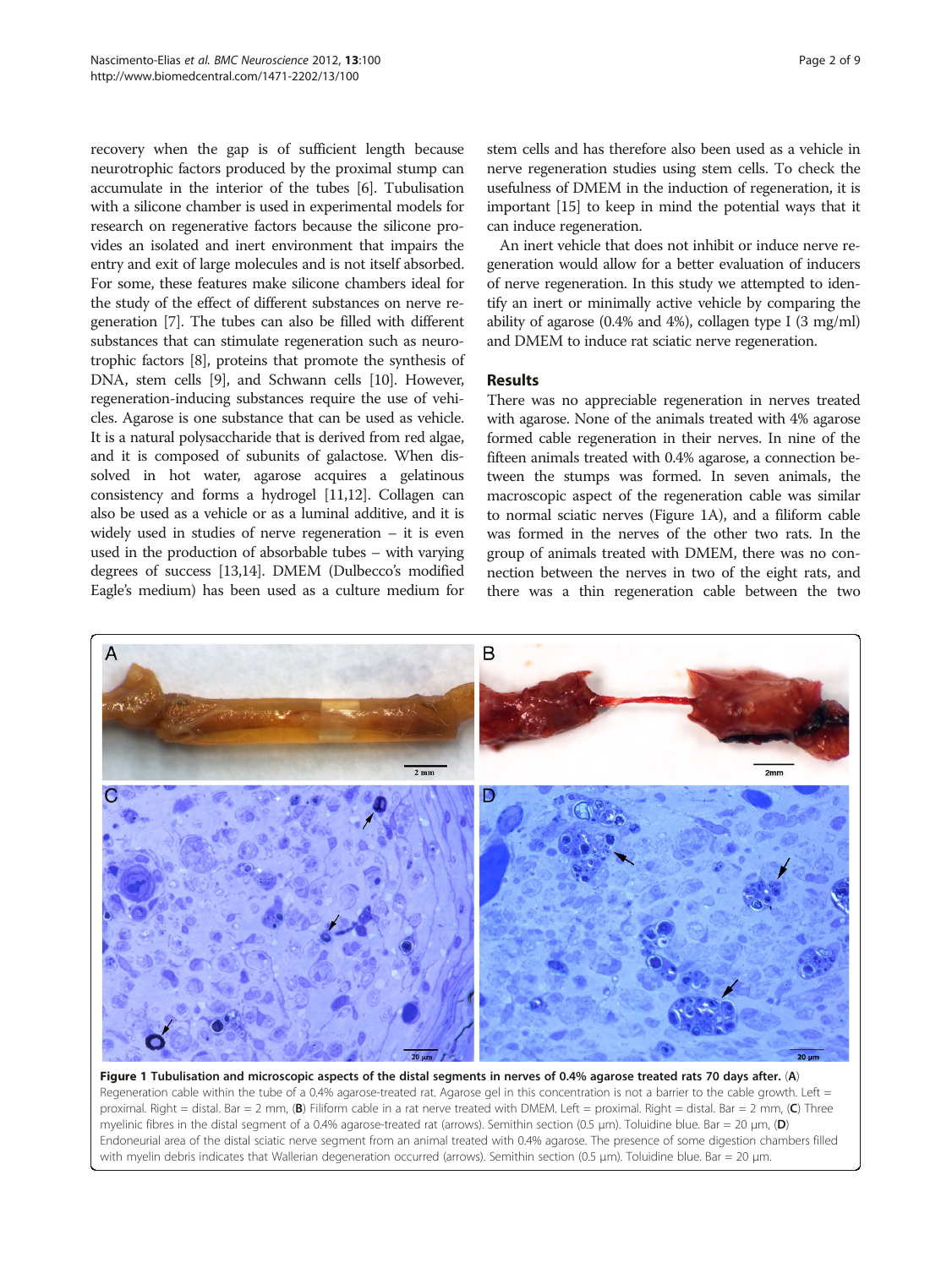Table 1 Morphometric aspects

| Group        | <b>Fascicular area</b><br>(mm <sup>2</sup> ) | Fibre<br>numbers      | <b>Density</b><br>$(n^{\circ}/mm^2)$ |
|--------------|----------------------------------------------|-----------------------|--------------------------------------|
| Collagen     | $0.52 + 0.4$                                 | $2241.0 + 4197.5$     | $3193.8 + 8538.3$                    |
| <b>DMEM</b>  | $0.46 + 0.3$                                 | $3356.6 + 2868.3$     | 7434.4 ± 5409.6                      |
| Control      | $0.64 + 0.1$                                 | $7878.0 \pm 474.6$ ** | $11935.1 + 518.9$                    |
| Agarose 0,4% | $1.40 \pm 0.3$ <sup>*</sup>                  |                       |                                      |

\* Indicates a significant difference between the 0.4% agarose group and the other groups ( $p < 0.05$ ).

\*\* Indicates a significant difference between the control group and the other groups ( $p < 0.05$ ).

stumps in the remaining six rats (Figure [1B\)](#page-1-0). In the group treated with collagen, a connection cable grew in seven animals. Three cables were thin, and four cables were macroscopically similar to those observed in normal untreated animals. For all groups, the only difference in the cable between treated and normal nerves was a thinner central portion in comparison with the diameter of the portion closer to stumps.

The average fascicular area, the number and density of fibres of groups III, IV and the control group and the fascicular area of group II are all shown in Table 1. Six of the animals from the group that received 0.4% agarose exhibited nerve fibre regeneration. In three of those animals, a few nerve fibres (no more than 30) reached the distal segment (Figure [1](#page-1-0) C). In the other three animals, nerve fibres (no more than 150) reached the middle of the cable. The presence of some digestion chambers with myelin debris indicated that Wallerian degeneration had occurred in distal segment fibres (Figure [1D](#page-1-0)).

The histogram of normal sciatic nerves showed a peak fibre diameter of between 4 μm and 6 μm (Figure [2A\)](#page-3-0). The fibres of the sciatic nerve from normal animals reached a maximum of 10.3 μm in diameter, the nerve fibres from the animals treated with collagen reached a maximum of 8 μm in diameter (Figure [2B](#page-3-0)) and the fibres of the animals from the DMEM group reached a maximum diameter of 8.5 μm (Figure [2C\)](#page-3-0). Histograms of the axonal diameters of the sciatic nerve from normal rats and from rats from groups III and IV are also shown in Figure [\(2D, 2E](#page-3-0) and [2F](#page-3-0)).

There were no significant differences in the amplitude of the compound muscle action potential (CMAP) and in the conduction velocity between the collagen and DMEM groups. However, both of those parameters were statistically different between the collagen and DMEM-treated groups and the control groups. The average conduction velocities of the collagen, DMEM and control groups were 40,0 (± 7.7), 33.3 (± 10.4) and 54.4 (± 13.0) m/s, respectively, and the average CMAP values for the collagen, DMEM and control groups were 3.0  $(\pm 2.0)$ , 3.3  $(\pm 7.0)$  and 32.5  $(\pm 5.9)$  mv, respectively. No nerve potential was obtained in the electrophysiological studies of the 4.0% and 0.4% agarose groups (Figure [3\)](#page-4-0).

#### **Discussion**

In recent years a multimodal approach to study nerve regeneration has progressively being used. Microsurgery, cell and tissue transplantation, material science, and gene transfer can be combined under the designation of tissue regeneration [[16](#page-7-0)]. Although different possibilities in each approach of tissue regeneration are being explored in many research laboratories, the pursuit or adequate vehicles to transport inducers of nerve regeneration has been neglected. In the present study, it was determined whether 4% and 0.4% agarose, DMEM and collagen could act as vehicles for inducers of regeneration of the sciatic nerve of Wistar rats by placing them in a silicone tube that was positioned in the 10 mm gap that joined the stumps. In 40% of the animals, 0.4% agarose was not capable of inducing the growth of an adequate extracellular matrix, and even when an extracellular matrix was formed, only a few of the nerve fibres displayed regeneration. DMEM and collagen induced the growth of an extracellular matrix and promoted the regeneration of electrophysiologically viable nerve fibres, which indicated that there is a high probability that some clinical functional viability of the paw would occur after longer periods of treatment. Interest in the search for vehicles that support inducers of regeneration has increased in recent years because an extensive variety of substances, growth factors and cells obtained from cultures that are active for nerve regeneration have been tested [[17](#page-7-0)-[23](#page-7-0)], and it is important to know if the vehicle itself is active or if its interaction with the inducer of regeneration is active.

A previous study showed that 30 days after tubulisation, 60% of rats showed almost no regeneration of the sciatic nerve fibres in the 10 mm gap between the proximal and distal stumps, although a regeneration cable grew in all of the animals. Nerve fibre regeneration occurred in 40% of the animals, but few axons reached the distal stump. When the gap was 15 mm or more, a regeneration cable was formed, but no fibres reached the distal stump [\[23\]](#page-7-0). In a study using tubulisation with a gap of 20 mm where agarose was used as a vehicle for different concentrations of nerve growth factor and laminin-1 for the experimental group and 0.5% agarose was used alone in the control group, no nerve fibres grew in the control group [\[11\]](#page-7-0). The results of the present study in which 0.4% agarose was used are similar to the results of the aforementioned study [[23](#page-7-0)], which used an empty tube and a tube filled with 0.5 agarose and a smaller observation time. This indicates that the effects of a 0.4% agarose-filled tube that joins the sciatic nerve stumps with a gap of 10 mm can closely mimic the effects of an empty tube in a similarly sized gap. Studies that used a 4 mm gap and that were based on clinical and electrophysiological evaluations and quantifications of pharmacologically induced sweat paw pads in mice indicated that 2%, 1% and 0.5% concentrations of agarose are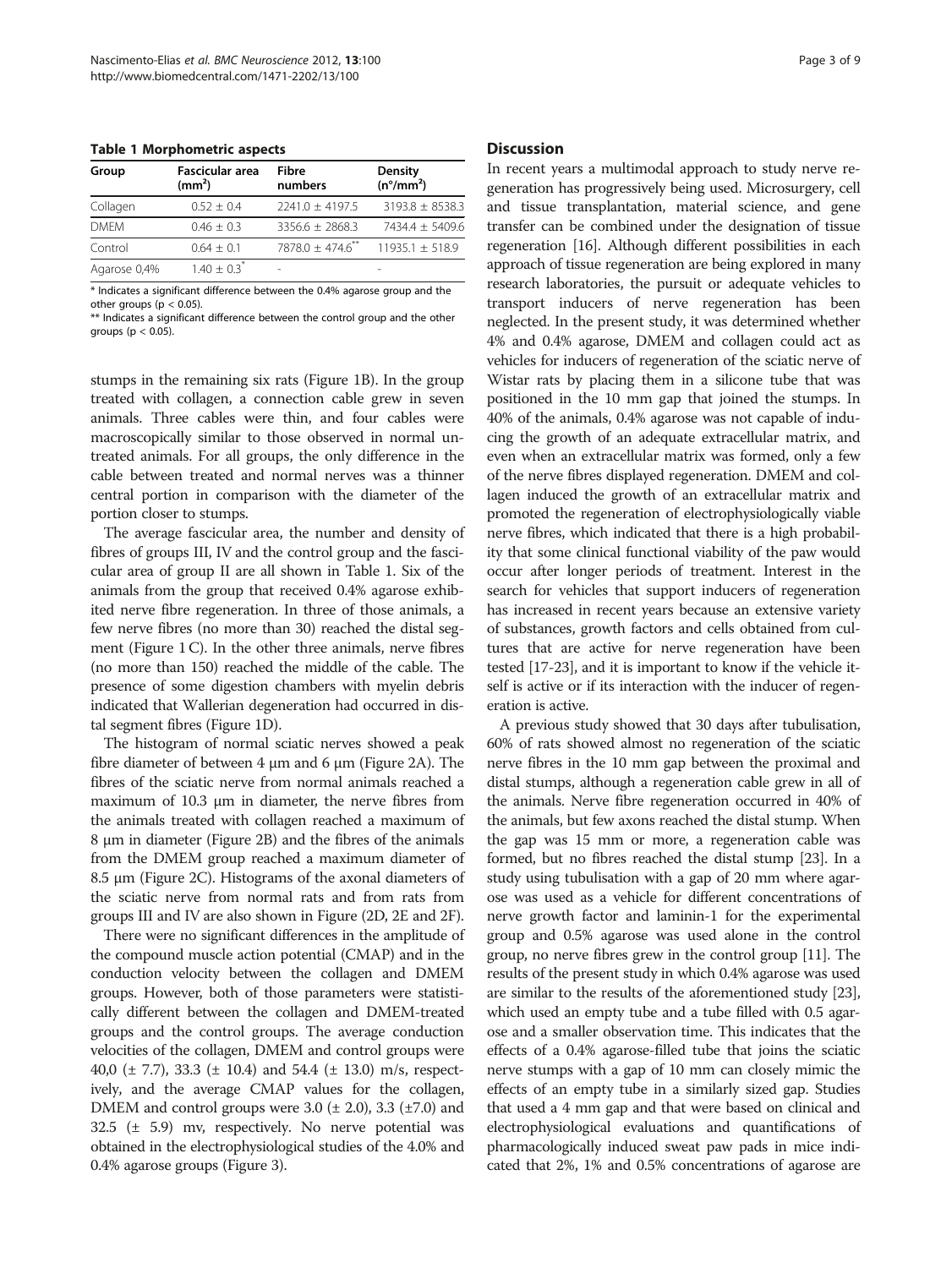<span id="page-3-0"></span>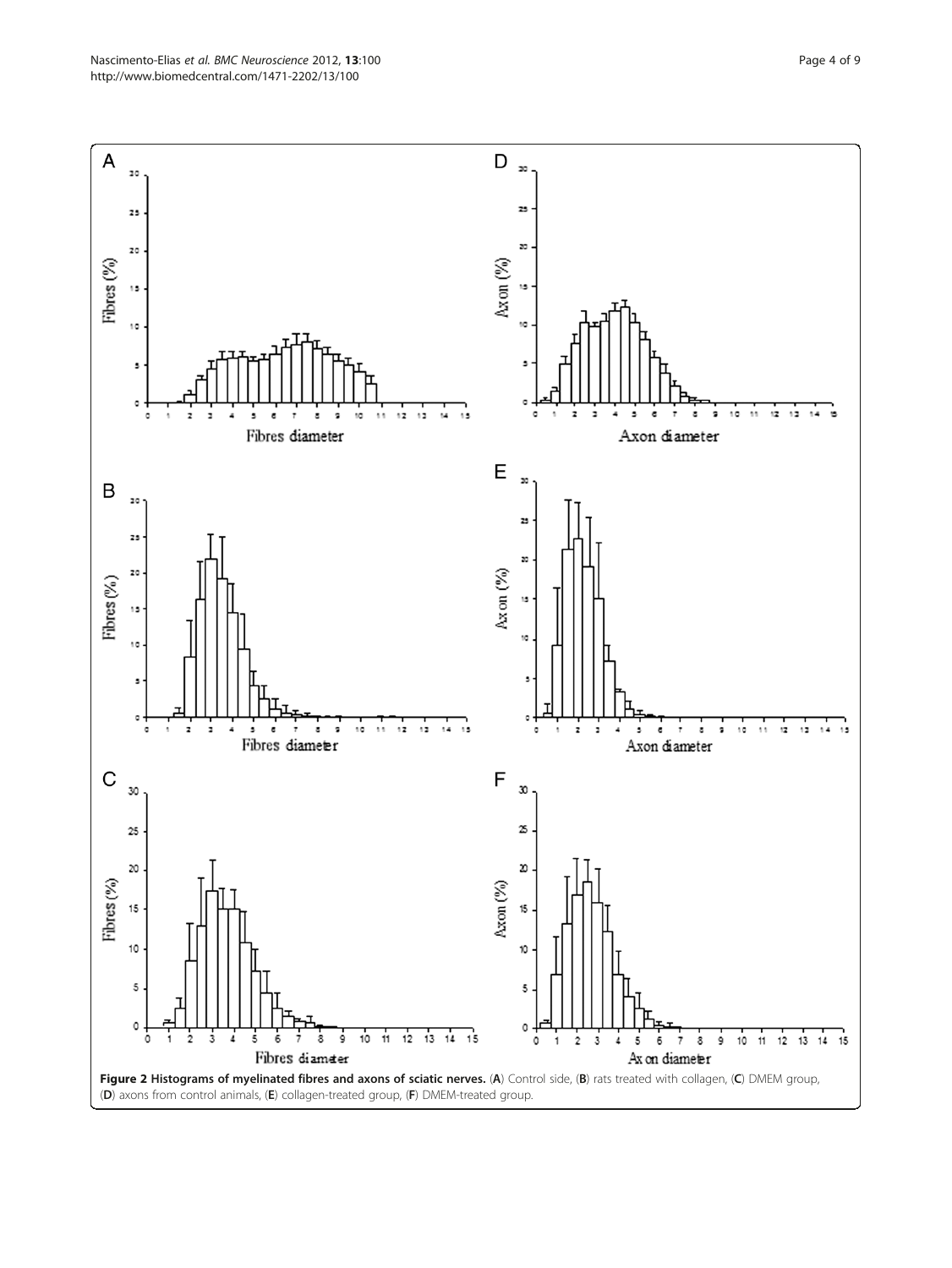<span id="page-4-0"></span>

increasingly capable of inducing nerve regeneration [[24](#page-7-0)]. These findings were confirmed in another study by in vitro observations, and this indicates that 1% and 0.5% agarose concentrations cause a growth of neuritis. No neuritis growth was observed when using a 1.25% or higher agarose concentration [\[25\]](#page-7-0). These in vitro findings are corroborated by the results found here where 4% agarose was used. The prevention of neuritis and nerve fibre outgrowth that is associated with the use of a higher agarose concentration was attributed to the exponential reduction of the gel pore radius that was measured with electron microscopy. This reduction provides a physical barrier that impedes the growth of neuritis. In vitro concentrations of agarose of 4% or higher are associated with a lack of nerve fibre growth [[26](#page-7-0)]. In the present study, a 10 mm gap was formed by a silicone tube placed between sciatic nerve stumps and filled with agarose gel. After 70 days, no regeneration cable was observed in the rats that had had their tubes filled with 4% agarose. In the 60% of the rats with tubes filled with 0.4% agarose, a regeneration cable reached the distal stump, and in 20% of them, no more than 30 fibres reached the distal stump. If this concentration of agarose is appropriately mixed with substances or active factors that are inducers of nerve fibre growth, agarose can be used as a vehicle because its viscosity allows the maintenance of continuous contact between those substances and the nerve stumps. This indicates that an agarose concentration of 0.4% or less can be a useful inactive or a poorly active vehicle in studies that use tubulisation to investigate inducers of nerve fibre growth in peripheral nerve regeneration. The results of the present study, which used agarose concentrations of 0.4% or less and which still preserved some degree of viscosity, indicate that this concentration of agarose can be a useful vehicle for testing specific inducers of regeneration because these inducers do not seem to interact chemically with agarose. The preservation of the gel consistency is obtained in concentrations of 0.12% or more [[27](#page-7-0)]. In lower concentrations, agarose loses its gel consistency, and the use of concentrations higher than 0.12% is recommended because this concentration is considered the percolation threshold [\[28\]](#page-7-0). Considering the safety margin suggested by these authors and the fact that we used a concentration of 0.4% in this study, it is plausible to assume that concentrations between 0.2% and 0.4% agarose preserve the gel condition. In those concentrations, agarose is an inert or almost inert vehicle and does not induce the growth of any significant number of nerve fibres. It can therefore be used to test factors or substances that induce the growth of peripheral nerve fibres. In the present study, the absence of CMAP in nerves treated with 4.0% and 0.4% agarose supports the observation that there was no nerve fibre growth in the first group and indicates that the number of nerve fibres in the second group was so low that their potentials were not detectable. Vehicle fluids, such as normal saline, can eventually be lost over a time period of days, which means that the constancy of their contact with the stumps of the sectioned nerve and its growth cone is not guaranteed. In addition, PBS seems to have some of its own activity and may facilitate the induction of the growth of nerve fibres. As evidenced in this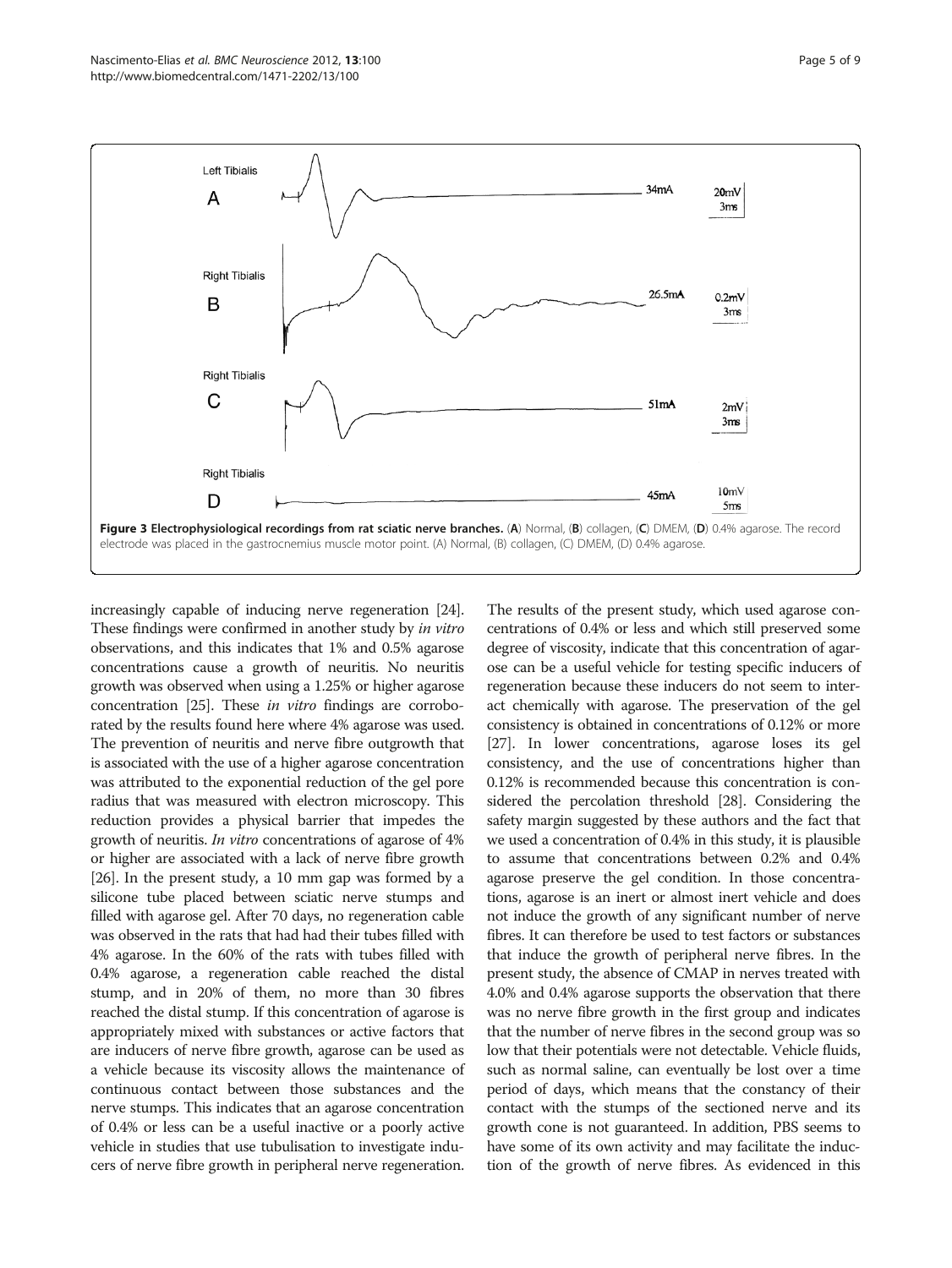study, 0.4% agarose causes only a negligible growth of fibres. In a study in rats, saline was able to induce the growth of approximately 218 fibres; however, a gap of 8 mm rather than 10 mm was used, and the time of observation was 84 days [\[29\]](#page-7-0).

The profusion of regenerated fibres at the end of this experiment shows that DMEM is very active in the regeneration of functionally viable nerve fibres. In two previous studies in rats, DMEM was used as a control for comparison with stem cells. As in this study, a 10 mm gap was used, but the epineurium of the nerve itself was used for the tubulisation, and the observation time was 90 days [[29](#page-7-0)]. In the present study, silicone tubes were used, and quantification of the fibres was made in the distal segment of the nerve. This does not allow for a good comparison between our results and those of the studies discussed above. The minimal difference in the values of the CMAP observed in this study compared to the other study [\[30](#page-7-0)] may have been due to differences in methods, the weight of the animals and the time of observation between the two studies. In another experiment that used a gap and had a shorter observation time, DMEM was active but significantly lower numbers of fibres reached the distal segment as compared to the numbers of Schwann cells and stem cells that reached the distal segment. The same occurred with the nerve conduction velocity [[22](#page-7-0)]. Studies in mice [\[15,20\]](#page-7-0) and rabbits [\[31](#page-7-0)] also indicate that DMEM has a favourable effect on the regeneration of peripheral nerves. The present study shows that agarose is less active or not active in the induction of nerve growth as compared to DMEM. This is an indication that agarose can be a more suitable vehicle for studies of nerve regeneration.

In the present study, collagen induced the growth of approximately 44% of the total number of nerve fibres from normal sciatic nerves (CG), and the thickness of the regeneration cables were close to the thickness observed in normal controls. The ability of neural progenitor cells and bone morrow stromal cells to induce nerve regeneration when combined with collagen (mainly type I) was evaluated in models where tubulisation was used to induce nerve regeneration of the sciatic nerve of rats and rabbits [[19,31\]](#page-7-0). Collagen is an inductor of neuritis and of axonal growth, and this effect is observed when collagen is added to the culture medium of the control groups from those two studies [\[32](#page-7-0)[-34\]](#page-8-0). The observation time is an important factor in evaluating the effectiveness of collagen in peripheral nerve regeneration. When collagen was used in a 14 mm gap on a tubulised peroneal nerve, there was significant regeneration of nerve fibres, and functional recovery was observed [[35](#page-8-0)]. In studies in mice [\[13,](#page-7-0)[36](#page-8-0)], the effects of different concentrations of collagen (1.28 mg/ml, 1.92 mg/ml and 2.56 mg/ml) in 4 mm and 6 mm gaps were observed. The best functional recovery occurred in the animals that had 4 mm gaps and had been treated with

the lower concentration of collagen, but even animals treated with the highest concentration of collagen showed some degree of functional recovery. The higher concentrations of collagen have a higher density and create a barrier that obstructs the passage of cells from the extracellular matrix and impedes axonal growth. When collagen concentrations of 0.4 mg/ml or higher were used in vitro, there was a larger reduction in the efficacy of the induction of fibre growth [\[34\]](#page-8-0). Despite the variability in the quality of results from different studies, which may have resulted from differences between methodologies, such as the size of the gap [\[23\]](#page-7-0) and the permeability of the tube [[37](#page-8-0)], and from differences in concentrations [\[13\]](#page-7-0) and recovery time, it is clear that collagen is an inducer of nerve growth. The efficacy of regeneration provoked by collagen can be explained by the fact that it is a protein that is naturally present in various components of nerve fibres. Collagen is a component of the extracellular matrix. It is also present in the endoneurium, perineurium and epineurium of peripheral nerves, and it has an active role in the normal maintenance of the nervous system. Moreover, as one of the constituents of the extracellular matrix, it performs an important role in the synthesis of proteins such as fibrin and laminin [[38](#page-8-0)].

# Conclusions

The comparison among the three vehicles showed that an agarose gel concentration of 0.4% is poorly efficient in the regeneration of peripheral nerves and that an agarose gel concentration of 4% completely prevents fibre growth because it is a physical barrier to that growth. Thus, a 0.4% agarose gel may be an important inert vehicle for testing the unique effectiveness of factors that induce regeneration. In the day to day practice of our laboratory we use as little as 0.1% agarose that maintains a viscosity degree near to gelification and is a poorer regeneration inducer compared with 0.4% agarose. The use of vehicles such as collagen and DMEM are also important, but their ability to induce regeneration should be considered when they are used in association with cells, molecules or other growth factors. The possibility that collagen, DMEM and agarose can synergistically affect the induction of peripheral nerve regeneration deserves further consideration. To test new regeneration inducers a gap of 15 mm or more (23) and using agarose in appropriate concentrations as vehicle in the control group seem to prevent any spontaneous or induced fibres growth reaching the distal stump after as much as 120 days of observation (24). Future studies may show the effects of the interaction of nerve fibre growth inducers in association with different vehicles, with consideration of the properties of every inducer, the vehicles, their interaction and the vehicle's own action as a regeneration inducer, particularly in lower concentrations.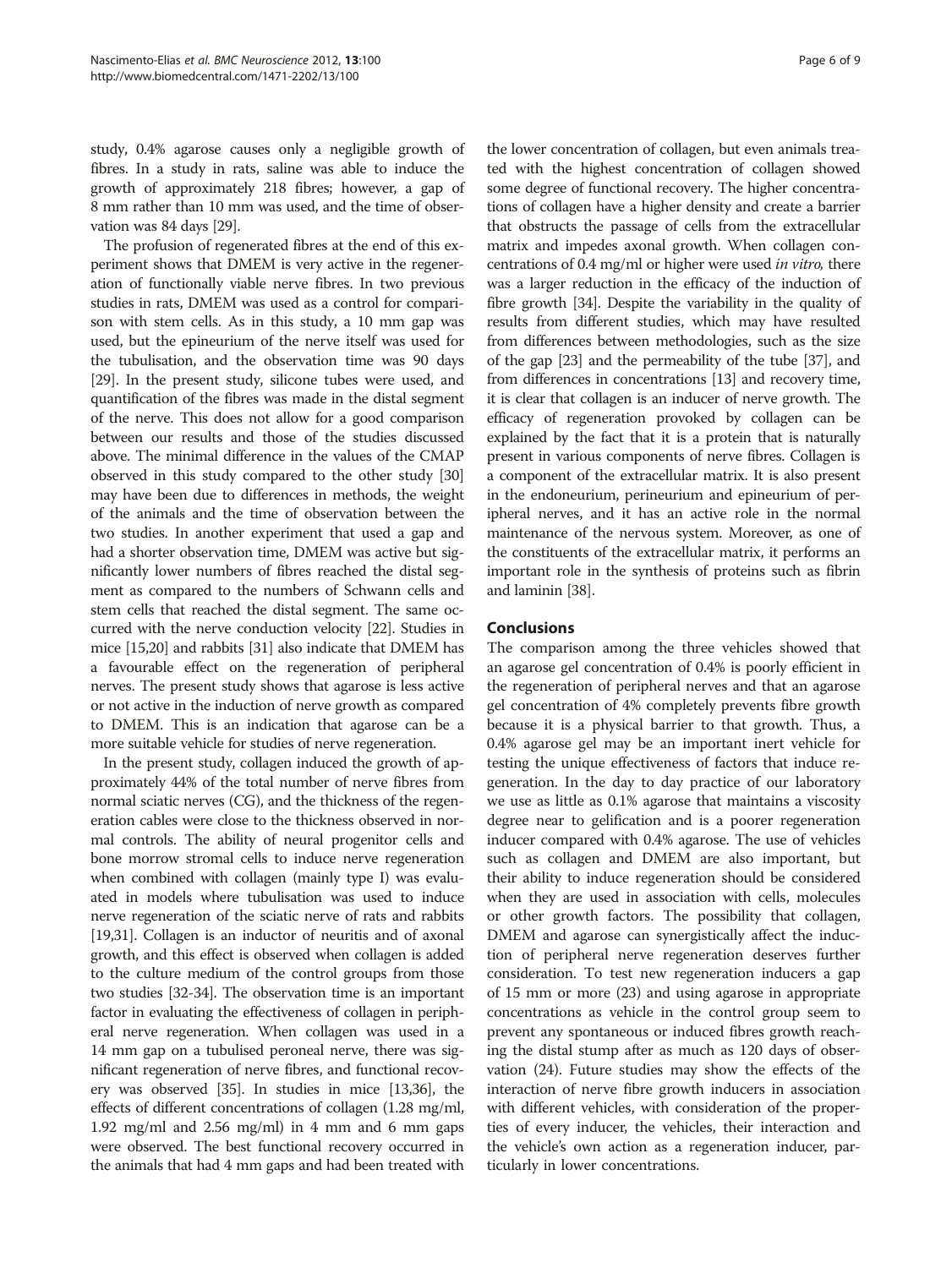#### **Methods**

# Animals

Forty-seven female Wistar rats (USP-FMRP,  $250 g - 350 g$ ) were studied and divided into five groups. The rats had free access to food and water. The study was approved by the institutional "Animal Experimentation Ethics Committee" at the Medical School of Ribeirão Preto.

#### Surgical procedures and experimental groups

The animals were anesthetized with ketamine chlorydrate (75 mg/kg) and xilazina (15 mg/kg) via intraperitoneal injection. The right sciatic nerve was exposed and an incision was made, creating a 10 mm gap between the distal and proximal stumps. A silicone tube (14 mm in length x 1.47 mm inside diameter x 1.96 mm outside diameter; Degania Silicone<sup>®</sup>) was grafted onto the stumps using a 10–0 nylon suture, and the tubes were filled with the respective media (the media are described below in the description of the experimental groups). The distal end of the tube was inserted 0,5 mm proximally to the sciatic nerve trifurcation. The skin was closed with a 4.0 nylon suture, and chlorhexidine (Merthiolate $^{\circledR}$ ) was applied on the incision site. Clinical and electrophysiological evaluations were made before starting the experiment and immediately before nerve removal. The sciatic nerve was removed on the 70th day after tubulisation. In situ fixation was obtained using 2% glutaraldehyde in sodium cacodylate buffer (0.025 M, pH 7.4). After removal of the nerve, the animals were sacrificed using a higher dose of anaesthetics.

The animals were divided into 4 experimental groups and one control group. The silicone tubes for each group were filled with the following: Group I (GI), 30 μl of agarose hydrogel at a concentration of 4% (Agarose D1 Pronadisa<sup>®</sup>, n = 8); Group II (GII), 30  $\mu$ l of agarose hydrogel at a concentration of 0.4% (Agarose D1 Pronadisa®, n = 15); Group III (GIII), collagen 3 mg/ml (purified bovine collagen solution, pureCol<sup>®</sup>, AdvancedBiomatrix<sup>®</sup>, n = 8); and Group IV (GIV), DMEM  $(n = 8)$ . The Control group (CG) ("fifth" group) was composed of the 8 first rats belonging to the first group (agarose 4% group). These animals were subjected to a symmetric contralateral segmentation of the left sciatic nerve after 70 days of tubulisation of the right sciatic nerve  $(n = 8)$ . The morphometric data obtained from those normal left sciatic nerve segments were taken to compare with the data from the other groups of the study.

### Electrophysiological studies

Nerve conduction studies were conducted using a portable Keypoint  $4^{\circledR}$  equipament (Medtronic). Stimulation and recordings were made with subdermal needle electrodes. On the 70<sup>th</sup> day, the animals were anaesthetised, and the sciatic nerve was exposed. The active recording electrode was placed in the gastrocnemius muscle motor point, while the reference electrode was placed on the  $4<sup>th</sup>$  finger at the distal tendon of the same muscle. Stimulation was carried on distally and proximally to the tube with the cathode always positioned distally to the anode. Stimulus duration was 0.1 ms and intensity was always supramaximal, although extra-care was taken to avoid stimulation of other structures. Gain was set between 0.5 to 10.0 mV/division, sweep velocity was 0,5 ms/division and band analysis ranged from 10 Hz to 10 KHz per sweep or 0.5 ms per division. Latency was measured from stimulus artefact to the initial negative deflection, while the amplitude was measured from the baseline to the negative peak. To calculate the conduction velocity (m/s), the distance between the two stimulated points was divided by the difference in their proximal-distal latencies.

#### Histological evaluation and morphometry

Immediately after the electrophysiological studies, the connective cables bridging the two stumps were examined, and their diameters were measured and photographed.

The distal segment of the nerve was sectioned 1 mm after the distal limit of the tube, fixed in 2% glutaraldehyde, post fixed in 1% osmium tetroxide, subjected to progressive dehydration, embedded in Epoxy resin (Epon 812<sup>®</sup>), cut into  $0.5 \mu$ m thick slices with a microtome (Carl Zeiss<sup>®</sup>, model G/214711) and stained with toluidine blue.

The digitalisation process was obtained using a Zeiss Axiophot light microscope with a motorised stage, a JVC TK1270 video camera, a computer and KS 400 (Kontron 2.0) software. The nerve fascicular area was delimitated, and images of the myelinic fibres were obtained. The image magnification was  $640 \times (1.6 \times 100 \times 0.5 \times 8)$ , and each image represented an area of  $4,548.4 \mu m^2$ . All myelinic fibres where counted, and their density (fibres/ $mm<sup>2</sup>$ ) was obtained. We used a semi-automatic morphometric analysis approach. The irregular and obliquely sectioned fibres were removed using the Erase command. Only circular fibres were measured automatically by the KS 400 software. At least 30% of the fibres of each nerve were measured, and the following parameters were obtained: minimal axonal diameter, minimal fibre diameter and myelin sheath area [[39](#page-8-0)].

# Statistical analysis

All values are expressed as the mean ± standard deviation. The non parametric Kruskal-Wallis test was used to compare the groups, and Dunn's post hoc test was used to verify the differences between groups. The differences were considered significant when  $p \leq 0.05$ .

#### Competing interests

The authors declare that they have no competing interests.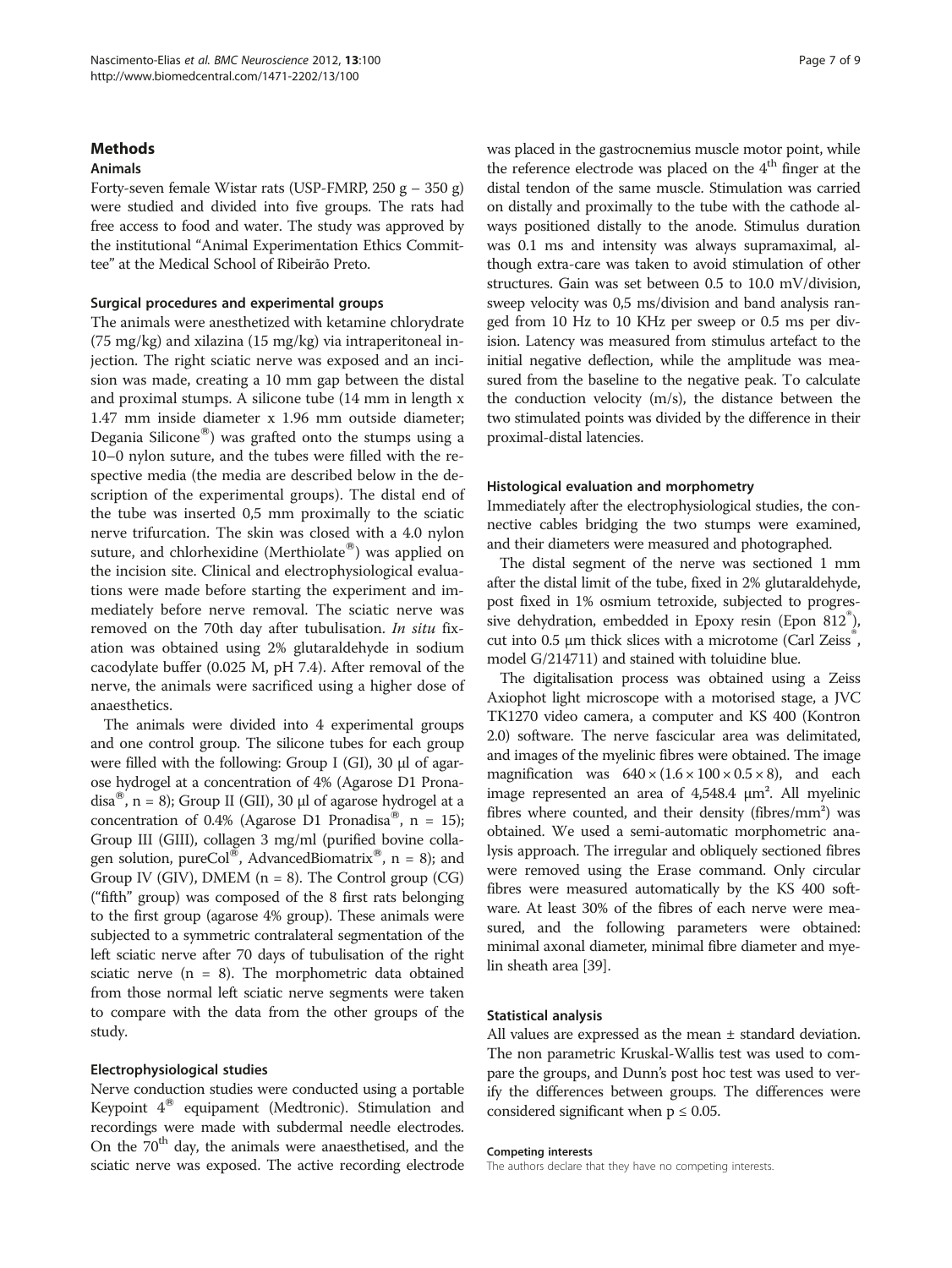#### <span id="page-7-0"></span>Authors' contributions

AHN-E participated in the design of the study, carried out the descriptive and morphometric evaluation of the agarose-treated Wistar rats and wrote the majority of the manuscript together with AAB. BCF performed the main part of the nerve morphometry and helped draft the manuscript. MCLS participated in the design of the study, performed part of the experiments and helped to carry out the descriptive and morphometric evaluation of nerves. NFGA performed experiments, participated in the morphometric and descriptive evaluation of the treated nerves and helped to draft part of the manuscript. APS performed experiments and participated in the morphometric and descriptive evaluation of the agarose-treated nerves. JOR participated in the electrophysiological evaluation and interpretation of the obtained data. WMJ designed the electrophysiological technique used in the study, participated in the electrophysiological evaluation and interpretation of the electrophysiological data and drafted the electrophysiological part of the manuscript. AAB conceived of the study, participated in the design and coordination of the study, supervised the collection of data and wrote the majority of the manuscript together with AHN-E. All authors read and approved the final manuscript.

#### Acknowledgements

The authors thank Mr. Antonio Renato Meirelles e Silva and Ms. Aracy Edwirges Vieira da Silva Dias for technical assistance, and Mr. Geraldo Cássio dos Reis for statistical analysis. This work was supported by Fundação de Amparo à Pesquisa do Estado de São Paulo (FAPESP), Coordenadoria de Aperfeiçoamento do Pessoal do Ensino Superior (CAPES), Conselho Nacional de Pesquisa (CNPq) and Fundação de Apoio ao Ensino à Pesquisa e Assistência do Hospital das Clínicas da Faculdade de Medicina de Ribeirão Preto (FAEPA).

AHN-E is a PhD student. BCF is a Master's student. MCLS is a Laboratory specialist. NFGA has a Master's in Neuroscience. APS is an Associate Professor of Neurorehabilitation. JOR is a neurologist and electrophysiologist. WMJ is an Associate Professor of Neurology, Head of the Electromyography Unit of the University Hospital and a Peripheral Nerve Society member. AAB is a Full Professor of Neurology, Head of the "Laboratory of Experimental and Applied Neurology" and a Peripheral Nerve Society member.

#### Author details

<sup>1</sup>Department of Neurosciences, School of Medicine of Ribeirão Preto, University of São Paulo (USP), Ribeirão Preto, São Paulo, Brazil. <sup>2</sup>Federal University of Jequitinhonha and Mucuri Valleys (UFVJM), Diamantina, Minas Gerais, Brazil. <sup>3</sup>Departamento de Neurociências, Faculdade de Medicina de Ribeirão Preto, Av Bandeirantes 3900, CEP: 14049-900, Ribeirão Preto, São Paulo, Brasil.

#### Received: 5 January 2012 Accepted: 26 June 2012 Published: 14 August 2012

#### References

- 1. Belkas J, Shoichet M, Midha R: Peripheral nerve regeneration through guidance tubes. Neurol Res 2004, 26:151–160.
- Waller A: Experiments on the section of the glossopharyngeal and hypoglossal nerves of the frog and observations of the alterations produced thereby in the structure of their primitive fibers. Philos Trans R Soc Lond 1850, 140:423–429.
- 3. Stoll G, Jander S, Myers R: Degeneration and regeneration of the peripheral nervous system: from Augustus Waller's observations to neuroinflammation. J Peripher Nerv Syst 2002, 7(1):13-27.
- 4. Lundborg G, Rosén B: Sensory relearning after nerve repair. Lancet 2001, 358(9284):809–810.
- Evans G: Challenges to nerve regeneration. Semin Surg Oncol 2000, 19(3):312–318.
- 6. Longo FM, Manthorpe M, Skaper SD, Lundborg G, Varon S: Neurotrophic activities accumulate in vivo within silicone nerve regeneration chambers. Brain Res 1983, 26:109–117.
- 7. Wang-Bennett L, Coker N: Analysis of axonal regeneration through the silicone regeneration chamber: a retrograde tracing study in the rabbit facial nerve. Exp Neurol 1990, 107(3):222–229.
- Zheng M, Kuffler DP: Guidance of regenerating motor axons in vivo by gradients of diffusible peripheral nerve-derived factors. J Neurobiol 2000, 42:212–9.
- Nie X, Zhang Y, Tian W, Jiang M, Dong R, Chen J, Jin Y: Improvement of peripheral nerve regeneration by a tissue-engineered nerve filled with ectomesenchymal stem cells. Int J Oral Maxillofac Surg 2007, 36(1):32–38.
- 10. Matsuoka I, Nakane A, Kurihara K: Induction of LIF-mRNA by TGF-beta 1 in Schwann cells. Brain Res 1997, 776(1–2):170–180.
- 11. Dodla MC, Bellamkonda RV: Differences between the effect of anisotropic and isotropic laminin and nerve growth factor presenting scaffolds on nerve regeneration across long peripheral nerve gaps. Biomaterials 2008, 29:33–46.
- 12. Stokols S, Sakamoto J, Breckon C, Holt T, Weiss J, Tusynski M: Templated agarose scaffolds support linear axonal regeneration. Tissue Eng 2006, 12(10):2777–2787.
- 13. Labrador R, Butí M, Navarro X: Influence of collagen and laminin gels concentration on nerve regeneration after resection and tube repair. Exp Neurol 1998, 149:243–252.
- 14. Keilhoff G, Stang F, Wolf G, Fansa H: Bio-compatibility of type I/III collagen matrix for peripheral nerve reconstruction. Biomaterials 2003, 24(16):2779–87.
- 15. Pereira-Lopes F, Campos L, Corrêa J Jr: A B, S L, F L, R B, AMB M: Bone marrow stromal cells and resorbable collagen guidance tubes enhance sciatic nerve regeneration in mice. Exp Neurol 2006, 198:457–468.
- 16. Battiston B, Raimondo S, Tos P, Gaidano V, Audisio C, Scevola A, Perroteau I, Geuna S: Tissue engineering of peripheral nerves. Int Rev Neurobiol 2009, 87:227–49.
- 17. Choi B, Zhu S, Kim B, Huh J, Lee S, Jung J: Transplantation of cultured bone marrow stromal cells to improve peripheral nerve regeneration. Int J Oral Maxillofac Surg 2005, 34:537–542.
- 18. Dezawa M, Takahashi I, Esaki M, Takano M, Sawada H: Sciatic nerve regeneration in rats induced by transplantation of in vitro differentiated bone-marrow stromal cells. Eur J Neurosci 2001, 14:1771–1776.
- 19. Murakami T, Fujimoto Y, Yasunaga Y, Ishida O, Tanaka O, Ikuta Y, Ochi M: Transplanted neuronal progenitor cells in a peripheral nerve gap promote nerve repair. Brain Res 2003, 974:17–24.
- 20. Pereira-Lopes F, Frattini F, Marques S, Almeida F, Campos L, Langone F, Lora S, Borojevic R, Martinez A: Transplantation of bone-marrow-derived cells into a nerve guide resulted in transdifferentiation into Schwann cells and effective regeneration of transected mouse sciatic nerve. Micron 2010, 41:783–790.
- 21. Stanga F, Fansab H, Wolfa G, Reppinc M, Keilhoffa G: Structural parameters of collagen nerve grafts influence peripheral nerve regeneration. Biomaterials 2005, 26:3083–3091.
- 22. Zhang P, He X, Zhao F, Zhang D, Fu Z, Jiang B: Bridging small-gap peripheral nerve defects using biodegradable chitin conduits with cultured Schwann and bone marrow stromal cells in rats. J Reconstr Microsurg 2005, 21(8):565–571.
- 23. Lundborg G, Dahlin L, Danielsen N, Gelberman R, Longo F, Pwell H, Varon S: Nerve regeneration in silicone chambers: Influence of gap length and distal stump components. Exp Neurol 1982, 76:361-375.
- 24. Labrador R, Butí M, Navarro X: Peripheral nerve repair: role of agarose matrix density on functional recovery. NeuroReport 1995, 6:2022–2026.
- 25. Dillon G, Yu X, Sridharan A, Ranieri J, Bellamkonda R: The influence of physical structure and charge on neurite extension in a 3D hydrogel scaffold. J Biomater Sci Polymer 1998, 9(10):1049–1069.
- 26. Bellamkonda R, Ranieri J, Bouche N, Aebischer P: Hvdroeel-based threedimensional matrix for neural cells. J Biomed Mat Res 1995, 29:663-671.
- 27. Hayashi A, Kanzaki T: Swelling of agarose gel and its related changes. Food Hydrocolloids 1987, 1(4):3l7–325.
- 28. Garcia-Ruiz J, Novella M, Moreno R, Gavira J: Agarose as crystallization media for proteins I: Transport processes. J Crystal Growth 2001, 232:165–172.
- 29. Wu F, Xing D, Peng Z, Rao T: Enhanced rat sciatic nerve regeneration through silicon tubes implanted with valproic acid. J Reconstr Microsurg 2008, 24(4):267–276.
- 30. Cui Q: Actions of neurotrophic factors and their signaling pathways in neuronal survival and axonal regeneration. Mol Neurobiol 2006, 33(2):155–179.
- 31. Choi B, Zhu S, Kim S, Kim B, Huh J, Lee S, Jung J: Nerve repair using a vein graft filled with collagen gel. J Reconstr Microsurg 2005, 21(4):267–272.
- 32. Baldwin S, Krewson E, Saltzman W: PC12, cell aggregation and neurite growth in gels of collagen, laminin and fibronectin. Int J Devl Neuroscience 1996, 14(3):351–364.